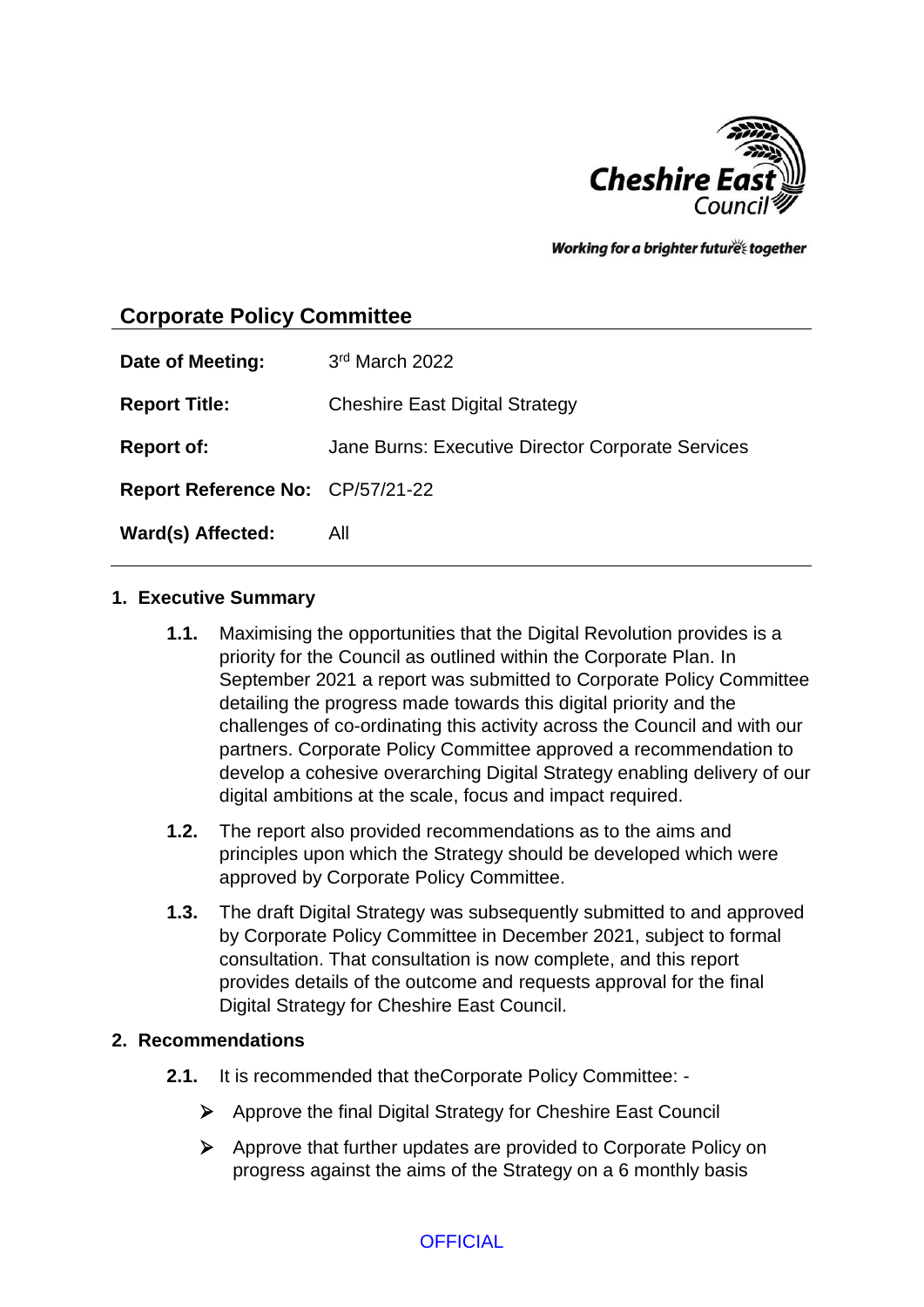## **3. Reasons for Recommendations**

- **3.1.** To provide a cohesive Digital Strategy for the Council and our partners in support of the strategic aims and objectives in the Council's Corporate Plan 2021-25.
- **3.2.** To enable better co-ordination of activity and standards, including with our partners, to increase efficiency and promote innovation by providing a focus for activity and appropriate support.

### **4. Other Options Considered**

**4.1.** The Council could continue without a Digital Strategy. This option is not recommended as, without the focus of an overarching Strategy, there are significant risks of inefficiency as well as a limited ability to share expertise and best practice.

## **5. Background**

- **5.1.** Cheshire East Council has already made significant progress in its digital journey and has accelerated this as a result of the COVID pandemic. Improvements have been made in our service delivery, in our daily working practices and in our communities.
- **5.2.** The Corporate Plan recognises this but also the need for more to be done to maximise these benefits and to minimise the negative impacts of digital.
- **5.3.** The development of a Digital Strategy for Cheshire East Council aims to provide a clear vision for the Council's digital transformation, underpinned by a set of principles against which the existing wide range of activities can be co-ordinated and future initiatives can be assessed.
- **5.4.** In September 2021, Corporate Policy Committee approved both the principles upon which the Digital Strategy should be based and the themes around which it should be developed. In December 2021, Corporate Policy Committee approved a draft Digital Strategy, subject to formal consultation.
- **5.5.** An officer-level Digital Board has been established chaired by the Director for Finance and Customer Services. The Board will co-ordinate the delivery of the Digital Strategy, ensuring all actions are delivered and the anticipated outcomes and benefits are achieved.
- **5.6.** The Digital Strategy can be found at **Appendix one.**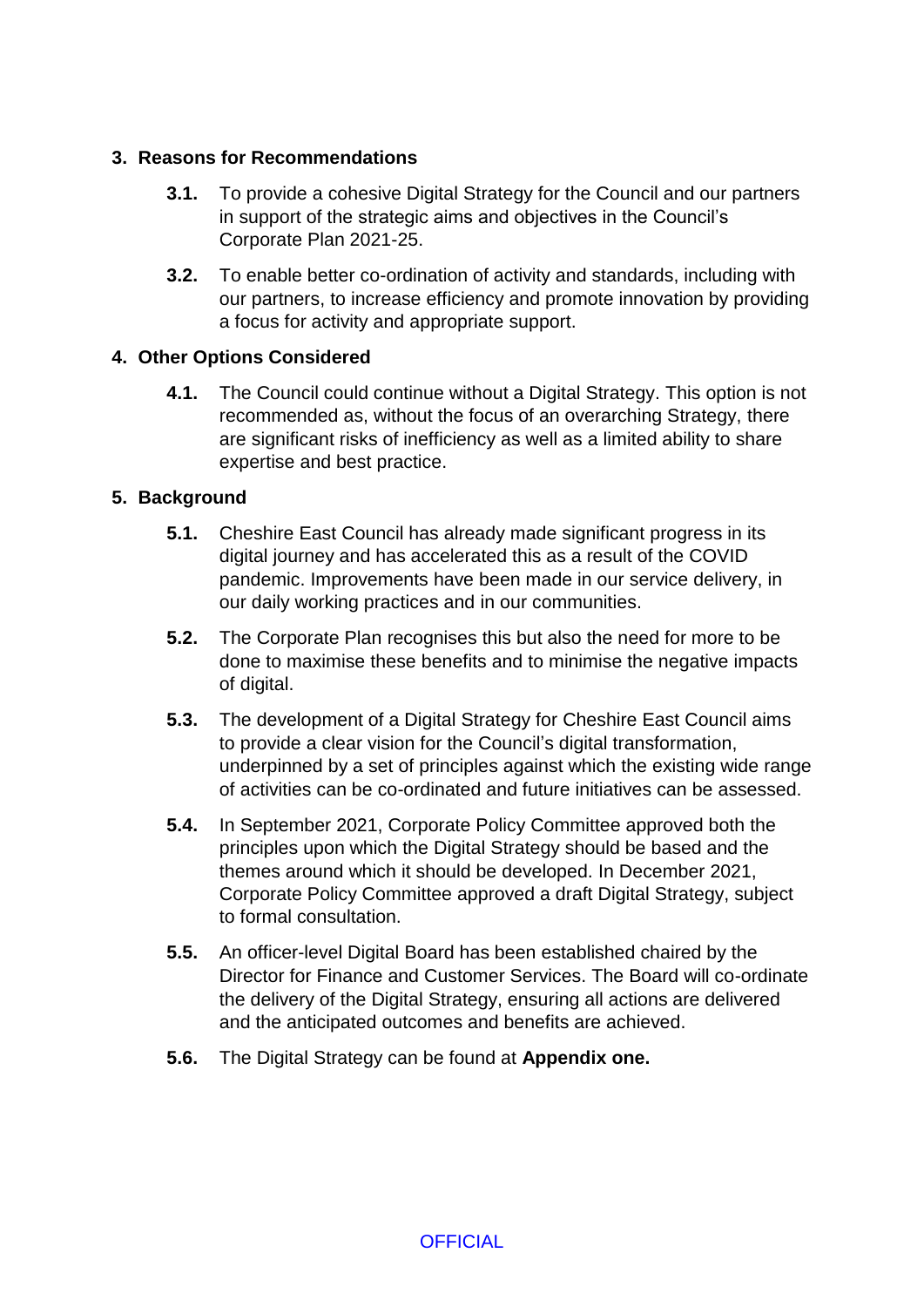#### **6. Consultation and Engagement**

- **6.1.** The draft Digital Strategy was subject to formal consultation between 6 December and 23 January. The consultation was promoted on the Council's website and through press releases, social media, and internal communications. It was issued to the Digital Influence Panel, promoted in our Libraries, and via or Community Co-ordinators. It was shared directly with our partners via the Business Forum and the Digital Inclusion Panel (including representation from Health, Council Voluntary Services and Age UK), with colleagues in Health and Connecting Cheshire and with Senior Managers across the Council engaged in delivering supporting projects or initiatives.
- **6.2.** 179 responses were received with the majority being supportive of the aims, principles and actions contained within the Strategy. A summary of the responses is as follows:-
- **6.3. Digital Principles**: Each of the principles were rated as good or very good by the majority of respondents. No additional principles were suggested.



#### **Figure 1: Rating of the principles**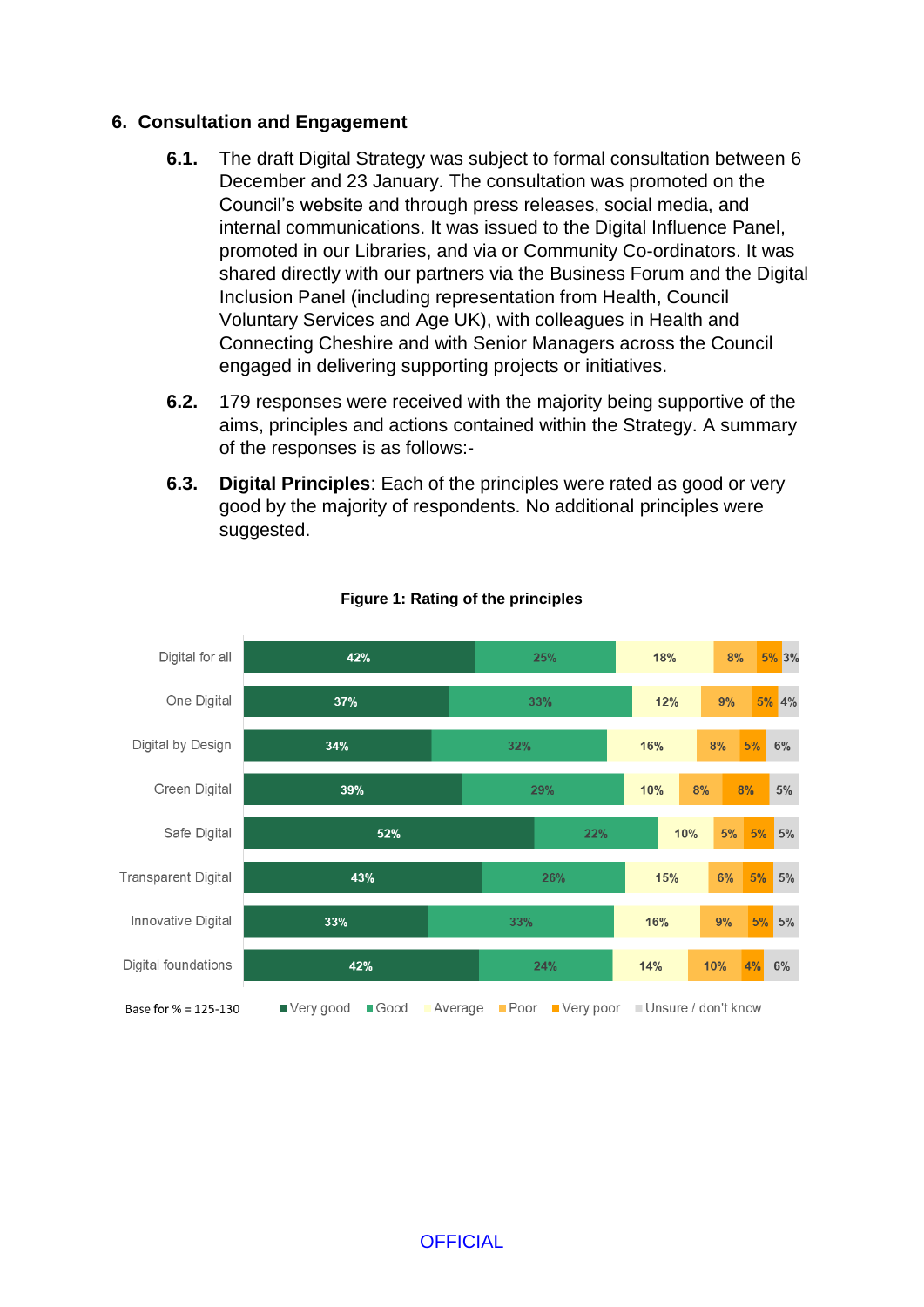**6.4.** Digital Aims: There was strong support for the overall aims of the strategy being the right areas to focus on with the majority of respondents strongly agreeing or agreeing.



#### **Figure 2: Agreement / disagreement that the aims were the right areas to focus on within the Cheshire East digital strategy**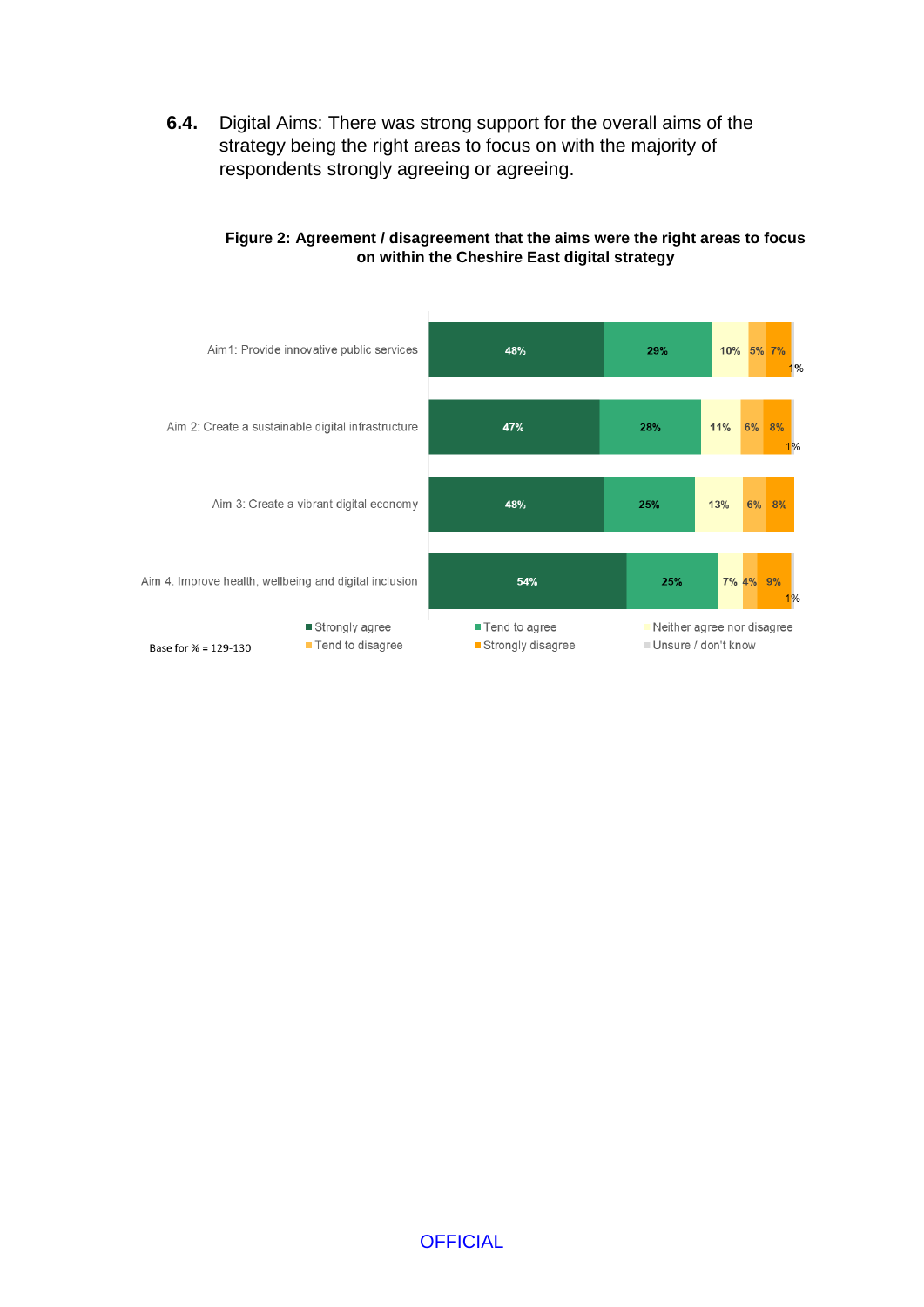**6.5. Actions:** The actions underpinning each of the themes were rated as good or very good by the majority of respondents.



**Figure 3: Rating of each set of actions given under the aims**

- **6.6.** Several suggestions were made within the responses which have now been incorporated within the Strategy. These included:-
	- $\triangleright$  Emphasising the need to make data available to our partners to inform their decision making and to the public to demonstrate our performance
	- $\triangleright$  Exploring the potential to utilise our buildings estate to create digitally enabled "pop in" spaces for residents, businesses, or partners
	- $\triangleright$  Exploring the use of digital to provide real time public transport data in support of the Council's green agenda
- **6.7.** A consistent theme throughout the consultation feedback was the need to recognise that not everyone is able to or willing to use digital channels and that traditional methods of contact must be maintained. There were also references to those who are less confident with using digital and the need to provide support to set up and access digital technologies especially for the elderly, the young and those in rural areas.
- **6.8.** Whilst both issues were incorporated within the Strategy, they have been given greater emphasis in this final version. The introduction to the Strategy has been redrafted to increase the focus on this and a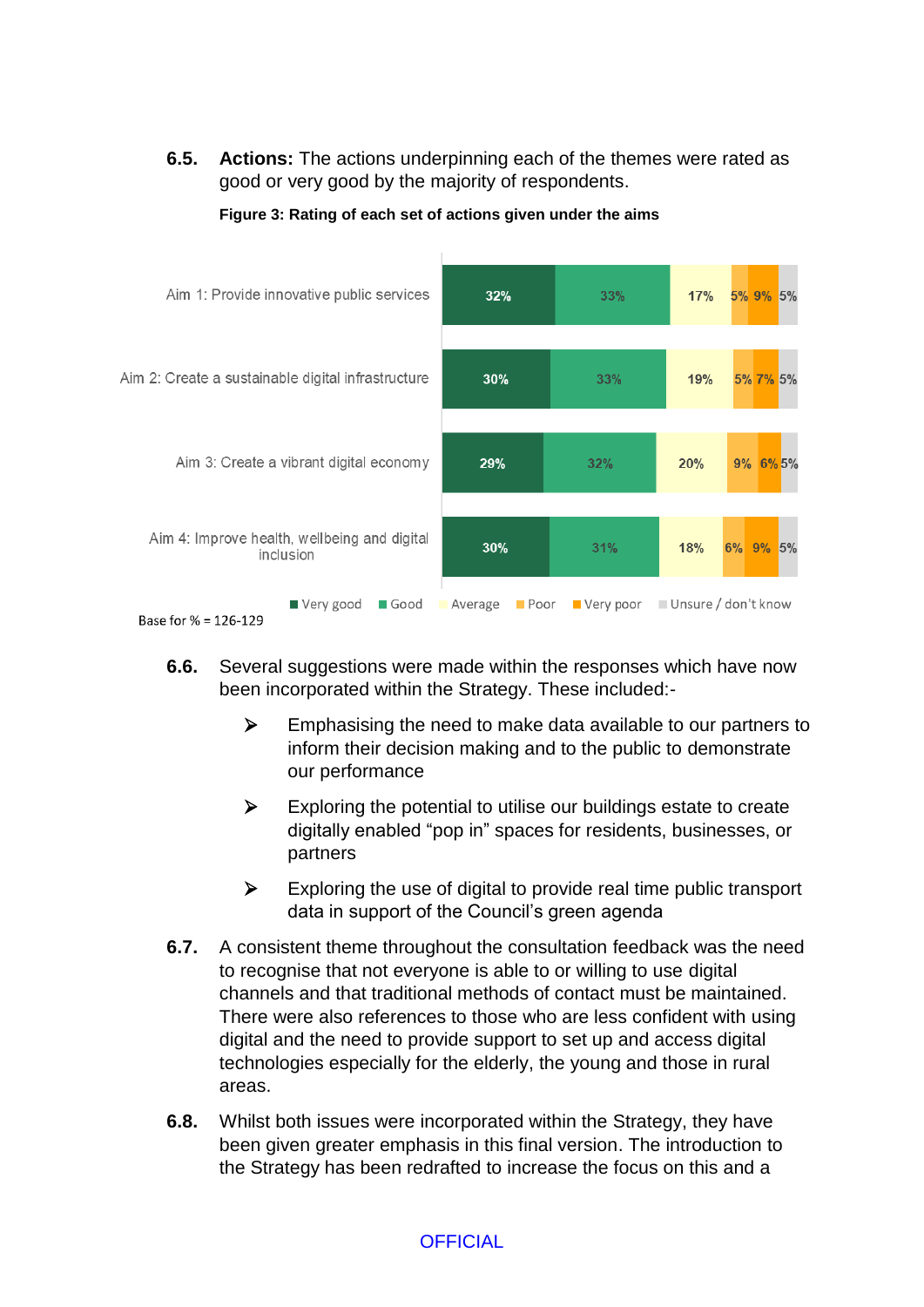specific commitment to maintain and improve non digital methods of support has been incorporated.

- **6.9.** A further theme was a request for more information on how the plans would be delivered, funded, and measured. The final page of the Strategy explains that detailed plans and measures are being developed and this has again been re-iterated within the introduction.
- **6.10.** Finally, a few comments were raised regarding the terminology within the Strategy. This has now been reviewed to ensure "plain English" is used throughout.

## **7. Implications**

- **7.1. Legal - UK GDPR** Article 5(1)(b) data shall be collected for specified, explicit and legitimate purposes and not further processed in a manner that is incompatible for those purposes. While enabling customers to experience a seamless process the Council does need to ensure compliance with Article 5(1)(b) if personal data is to be used for a new purpose other than a legal obligation or function set out in law, the Council will need to ensure that this is compatible with the original purpose the data was collected for or obtain consent. Obtaining consent for use for a different purpose can be problematic for a public authority as there is a presumption that consent is not freely given if provision of a service is dependent on the consent, as is the case with service provided by public bodies.
- **7.2. Finance** The Strategy will provide a clear vision for the Council's digital transformation against which the existing wide range of activities can be co-ordinated and future initiatives can be assessed. The governance, associated with implementation of the strategy, will increase opportunities to achieve efficiencies within the medium term. Any changes to the MTFS will be reported and approved in accordance with the Constitution.
- **7.3. Policy –** The proposed principle and themes are aligned with the Council's vision, priorities and values as outlined in the Corporate Plan 2021-2025
- **7.4. Equality –** The fundamental principles underpinning the Strategy ensure that inclusion is at the heart of all digital proposals. When considering the approach to be taken in the Digital Strategy consideration must be given to the Public Sector Equality Duty provided for under s.149 of the Equality Act 2010. Public authorities must remove or minimise disadvantage and take steps to meet the needs of persons sharing protected characteristics such as a disability or age. The duty also provides that public authorities must encourage persons with a protected characteristic to participate where participation by such persons is disproportionately low. A full EIA has been conducted and is included as background papers.